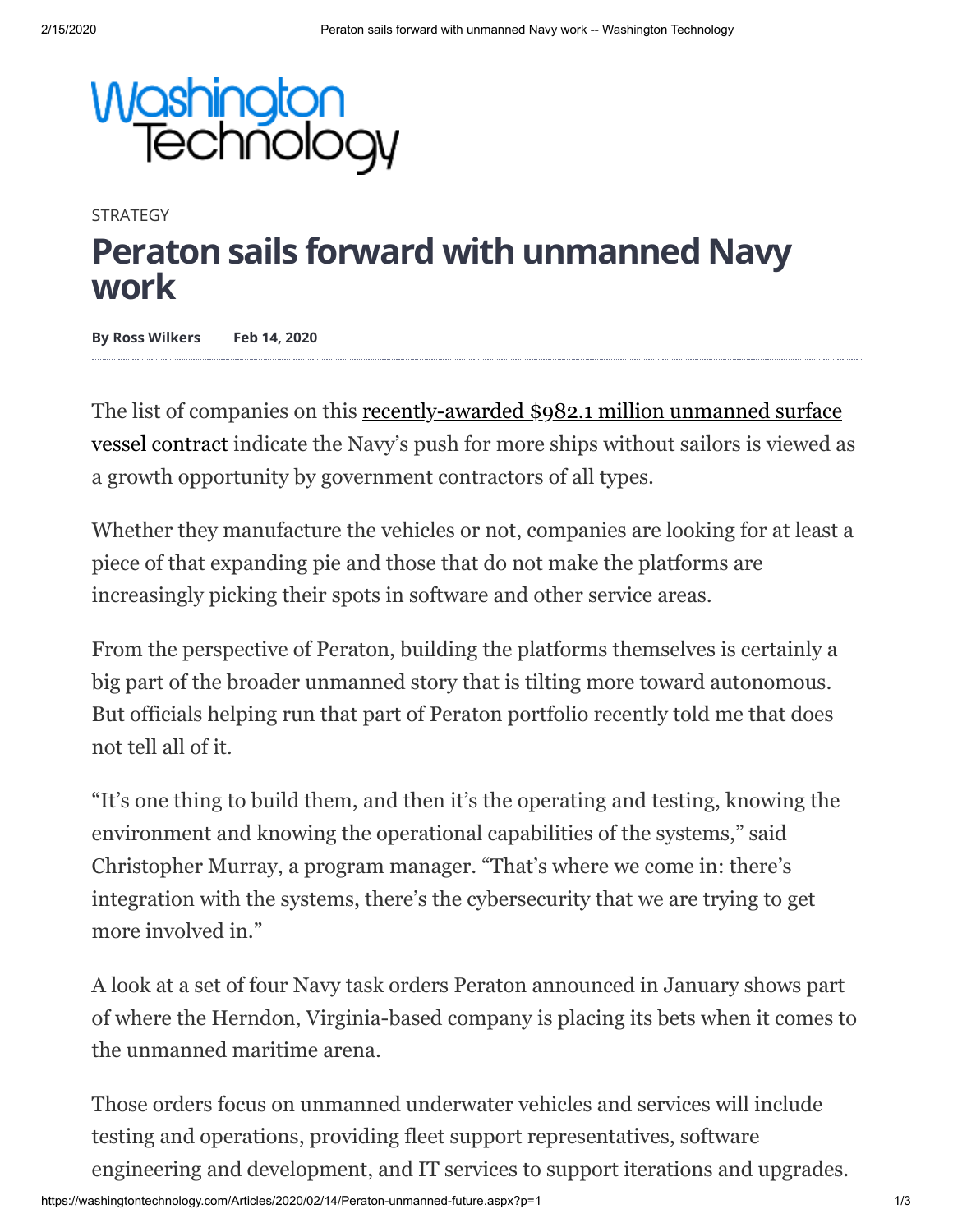For Peraton, that means focusing on domain expertise of employees, advances in digital technologies that augment the platforms and other services wrapped around them.

Operations Manager Joseph Huhman said the company has hired a cadre of former military mechanics, divers and other operators that focus on developing tactics and procedures for unmanned vessels to operate in the field.

Then there is the shift in conversation from the word "unmanned" to that of "autonomous," which is where the technology piece comes in.

"Right now, we're manning these systems a little bit more heavier than we were planning on originally when everything was drawn up," Huhman said. "But as things get more autonomous, they can read their environment, different sensors come out, the tactics and the techniques improve, the maintenance and logistics get better.

"All those things are going to come together and make these systems way more robust."

How far along the Navy is on bringing all of that together and making unmanned maritime systems more robust -- and also autonomous -- depends on who is asked that question on a particular day.

But already-awarded procurements such as the one mentioned in the first paragraph of this story and [another \\$794.5 million contract](https://washingtontechnology.com/articles/2018/07/31/navy-unmanned-family-contract.aspx) the Navy awarded in mid-2018 for work on underwater vessels are signs. The Navy also has a solicitation out on the street now to acquire a medium-sized unmanned surface vessel with autonomy a key component of that buy.

The self-driven aspect of future vessels is certainly a key area of focus for Peraton through its test-and-evaluation work, according to Matthew Clements, one of the company's UUV program managers.

Clements said one aspect involves the vehicle figuring out by itself which areas to search in and what would be advantageous to it, while a second thread